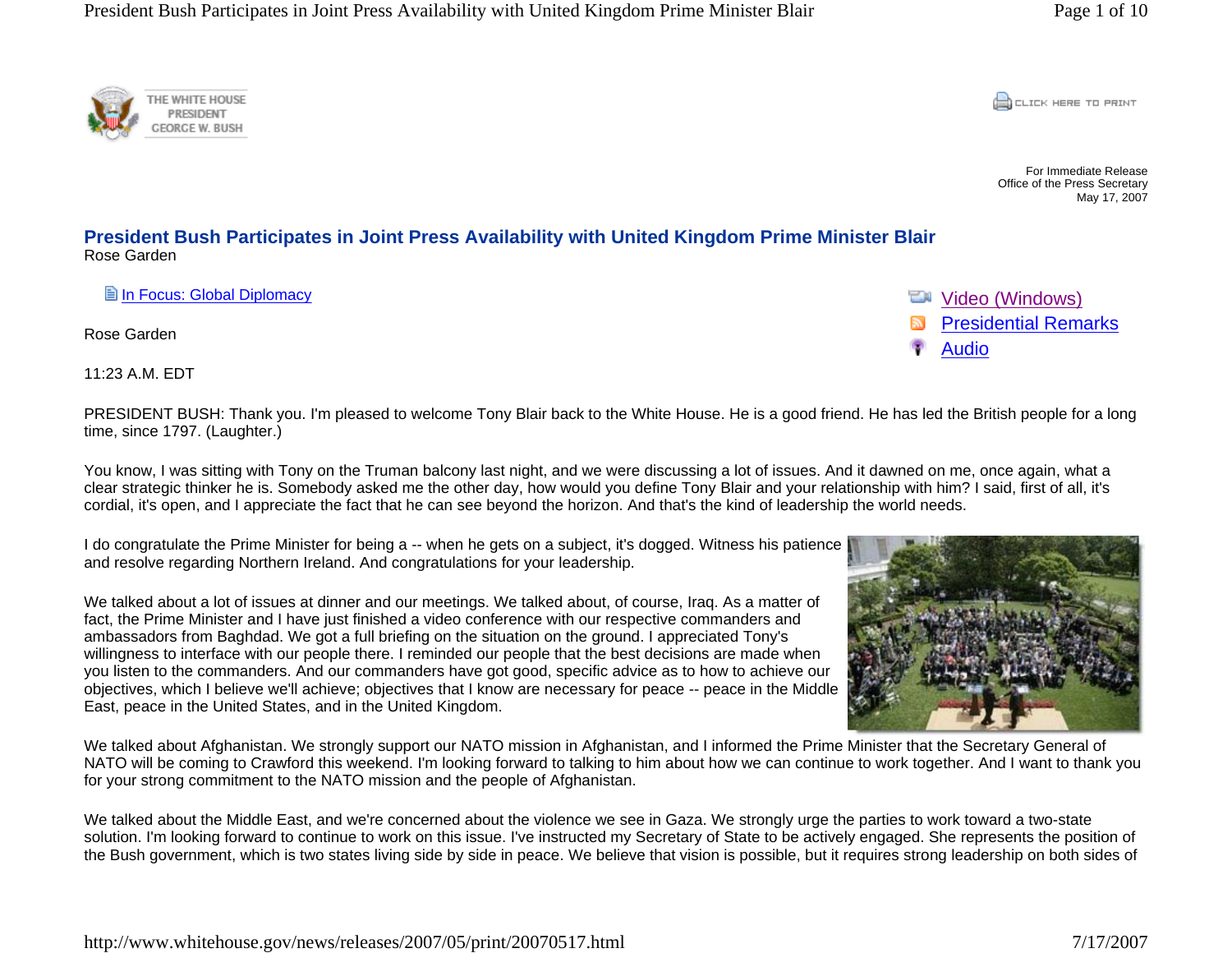# the issue.

The Prime Minister and I discussed the humanitarian needs of the Palestinian people. We recognized the deep humiliation that can come as a result of living in a land where you can't move freely, and where people can't realize dreams. We talked about the need to reject and fight terrorism. We understand the fright that can come when you're worried about a rocket landing on top of your home. I'm committed to peace in the Middle East, and I appreciate Tony Blair being a partner in peace.

We talked about Iran. We fully recognize that the Iranians must not have a nuclear weapon. And therefore it's important to continue to work in the international arena to speak with one voice. And if we're unable to make progress with the Iranians, we want to work together to implement new sanctions through the United Nations, to continue to make it clear that Iran with a nuclear weapon is not in the interests of peace in the world.

We talked about, of course, Africa. We spent a lot of time talking about Africa. I told the Prime Minister that the AIDS initiative that got started under my administration will continue; that I'll work with Congress to make sure that the PEPFAR Initiative, that has been so effective at getting anti-retro viral drugs to people on that continent will continue. It's an important initiative of ours.

I applaud the Prime Minister's education initiative on the continent of Africa. It's a bold stroke. And we look

forward to working with you on that initiative. We talked about Darfur, and how frustrated I am, and I know the Prime Minister is frustrated at the inability for the international community to react with consequence in Darfur. And I explained to him my strategy of moving forward with sanctions, and hopefully a new, stronger United Nations resolution if we don't see some improvement in the lives of the people there.

And we talked, of course, about climate change. We spent a lot of time on climate change. And I agree with the Prime Minister, as I have stated publicly, this is a serious issue, and the United States takes it seriously, just like we take energy security seriously.

We talked about the upcoming G8, and I assured the Prime Minister we want to be a part of a solution, that we want to work constructively together. He's got some really good ideas on how to advance the technologies that are going to be necessary to help solve this problem. And I told him I've got some good ideas as how to convince China and India to be a part of a global solution. We have a lot of common ground that we've been discussing today.

Finally, we agreed to improve defense cooperation by working towards an agreement reducing barriers to trade in defense goods and services and information between the United States and the United Kingdom, including defense industries. This is an important issue for the Prime Minister; it's an important issue to me. I made it clear to the Prime Minister we will work on this issue tirelessly until we can get it solved.

It's been a joy having you back here. I appreciate -- every time I'm with you I appreciate very much the insight you provide. And I guess, for the final time as Prime Minister, you get to address the good folks in our country from the Rose Garden.

PRIME MINISTER BLAIR: Well, thank you very much, Mr. President, and thank you, as ever, for the kindness and graciousness of your welcome to me here at the White House. And thank you also for the strength of your leadership over the past few years. You have been a strong leader at a time when the world needed strong leadership. You've been unyielding and unflinching, and determined in the fight that we face together. And I thank you for that.





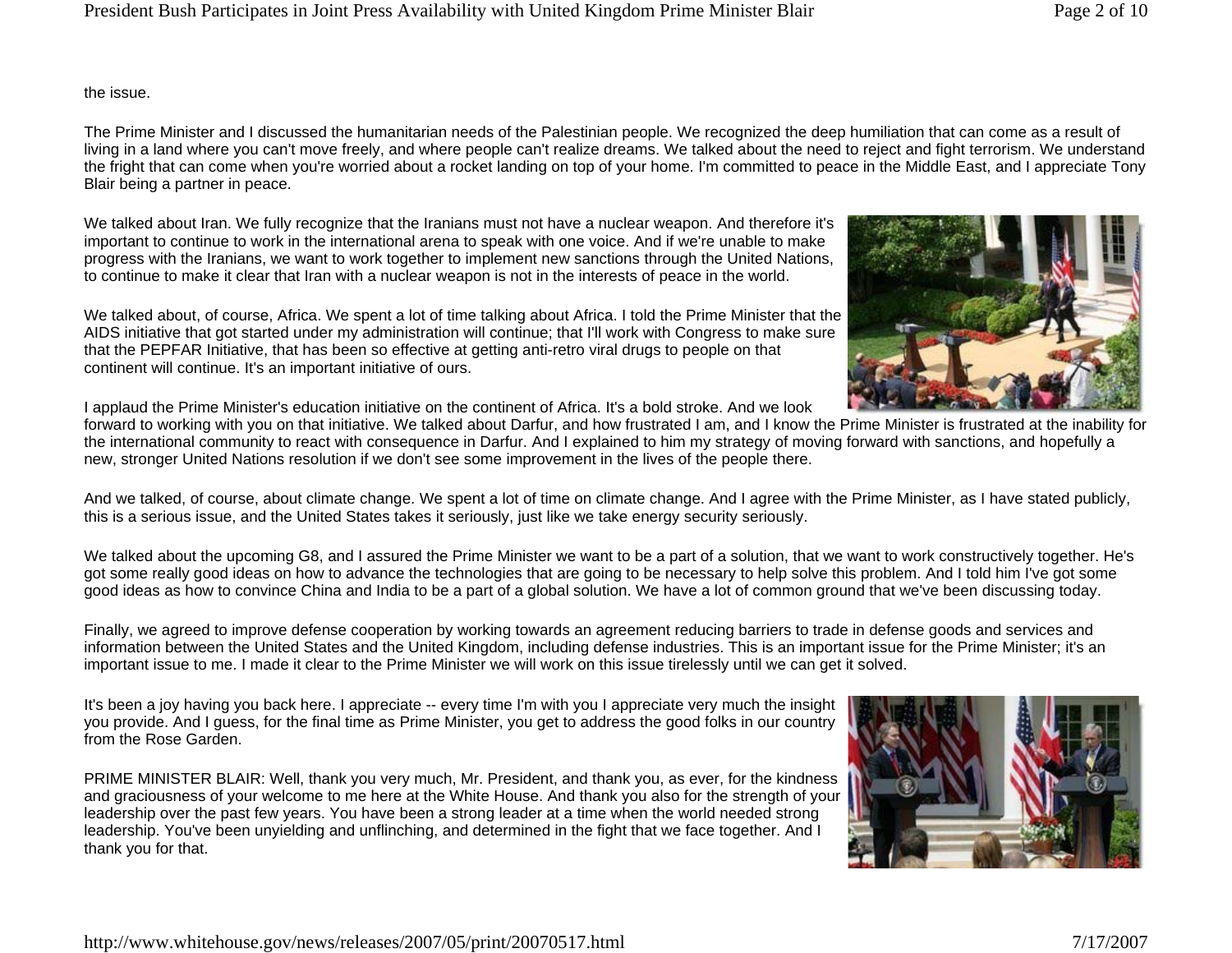And I also would take this opportunity of saying that I believe that the relationship between the United States of America and Britain is a relationship that is in the interests of our two countries and in the interests of the peace and stability of the wider world. And sometimes it's a controversial relationship -- at least over in my country. But I've never doubted its importance. I've never doubted that it's based on principle, on shared values, and on a shared purpose, which is to make our world a better, more free, more just place in which people of all nations and all faiths can live.

So I would like to thank you for the strength also of that relationship over these past few years.

The President has, rightly and comprehensively, gone through the various issues that we discussed. And I would like to pick out from those, first of all, the discussion we were able to have with our ambassadors and commanders in respect of Iraq, where there's no doubt at all it's immensely challenging, immensely difficult, but also there is a huge amount that is being done, not just to improve the security there, which is important, but also in respect to the politics where, as they were telling us, there are the majority elements in each of the main communities, whether Sunni, or Shia, or Kurd, who actually want to live in peace with one another, and want a future for that country that is not marred by terrorism and sectarianism. And we, of course, want to see that happen in the interests of that country, and the interests of the stability of the wider region and the world.

Again, in respect of Afghanistan, where American troops, and of course, British troops, down in the Helmand province, are doing an extraordinary job, a heroic job, actually. And I think we can be so proud of the Armed Forces of both countries and what they're doing in the world today.

The situation is fraught with danger, which they take on with immense courage and immense determination. And down in the south of Afghanistan at the moment, there are operations the whole time against the Taliban, in favor of, again, what the Afghan people want, which is the chance to have a better future and escape from the poverty and misery and oppression of the Taliban years.

And we discussed, of course, the Middle East and the very dangerous, difficult situation there, and our belief, again, that the important thing is how we make progress towards the two-state solution, which is the only solution in the end that will offer a realistic prospect and progress in that region.

And of course, also, we talked about the upcoming G8 where there's going to be important negotiations over the issue of climate change and over the issue of Africa. I mean, in respect of climate change, I welcome very

much what the President has said today. The important thing is that we see that it's possible for people to come together on an agreement for the future that will allow us to reduce greenhouse gas emissions, that will allow us to have a way forward that involves not just Europe and the United States of America, but China and India and the rest of the developing world also, and that also addresses what is an issue of top, top priority now in Europe, but also, I know here, which is energy security.

There are two reasons why this issue is on the agenda in a way that is perhaps more acute than ever before. There is the issue of the environment, there's the issue of energy security. And I think there's a -- there's a synergy between those two issues and the way they come together, which offer some prospect of hope for the future.

And in respect of Africa, as you will know, at the Gleneagles summit a couple of years ago, we made Africa, if you like, the centerpiece of the summit. I think it's important that we recommit to the undertakings we gave there to help people in Africa, and that we do not lose sight of that as a major, in some sense, the major moral course of our time, which is to lift people out of poverty on that troubled continent. And I totally agree with what the President was saying. We have the same position exactly on Darfur and the need to take action there.

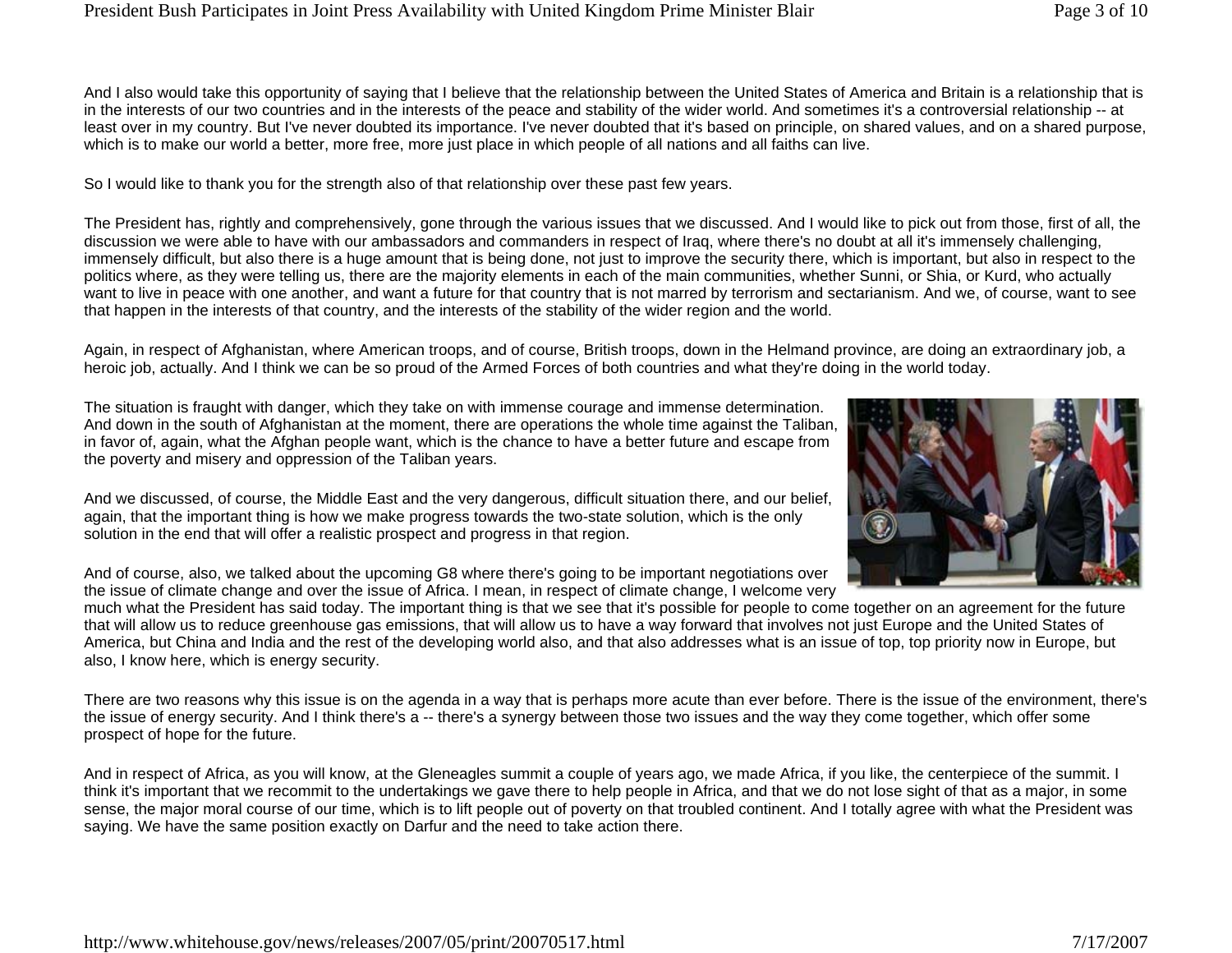And finally, can I thank the President for what he has said on the issue to do with defense and trade between our two countries. This is an issue that seems technical, but actually is a very important way of trumpeting the understanding, the work that we're doing together on the issue of defense and technology between our two countries.

And so let me end where I began, which is the importance of the relationship between the United States and Britain. I mean, whether it's in respect of fighting terrorism, the big issues to do with energy and climate change, the cause that is Africa, the agreements between our two countries in respect to defense, our two nations should always work together. It's served us well in the past. But it's not a relationship that's founded on history; it's a relationship that is about a shared future.

Thank you.

PRESIDENT BUSH: So as a parting gift to the Prime Minister, we'll take some questions. (Laughter.)

Hunt.

Q Thank you. Mr. Prime Minister, will Britain in the coming months and years be as staunch an ally in Iraq for the United States as it has been under your leadership?

And, Mr. President, will you sign a war spending bill that has consequences for the Iraqi government if it fails to meet benchmarks for progress?

PRIME MINISTER BLAIR: The answer to your question is yes, I believe that we will remain a staunch and steadfast ally in the fight against terrorism in Iraq and Afghanistan and elsewhere.

Let me just explain one thing that came out very powerfully from the discussion we had with our commanders this morning. Essentially, what we have in Iraq at the moment is a situation where there is a renewed attempt to find political reconciliation -- between Sunni and Shia, particularly. And I believe there are signs, real and genuine signs of progress there.

But what you are seeing in Iraq is an attempt by al Qaeda -- through these appalling suicide bombs and also, particularly, down in the south, through the improvised explosive devices by Iranian-backed elements -- to try to disturb any prospect of Sunni and Shia coming together and delivering what the people of Iraq want to see.

And the only point that I would make is this, and this is the reason why it's important that Britain holds steadfast to the course of fighting alongside America in this battle against terrorism: The forces that we are fighting in Iraq -- al Qaeda on the one hand, Iranian-backed elements on the other -- are the same forces we're fighting everywhere. And over these past few weeks you can see in different parts of the world -- Morocco, Algeria, Pakistan, in Saudi Arabia recently -- where this extremism is rearing its head, is trying to dislodge the prospects of stability and progress in so many different countries. There is no alternative for us but to fight it wherever it exists. And that is true whether it's in our own countries, which have both suffered from terrorism, or in Iraq, or Afghanistan.

And so this is not a -- it's not about us remaining true to the course that we've set out because of the alliance with America. It is about us remaining steadfast because what we are fighting, the enemy we are fighting is an enemy that is aiming its destruction at our way of life and anybody who wants that way of life. And in those circumstances, the harder they fight, the more determined we must be to fight back.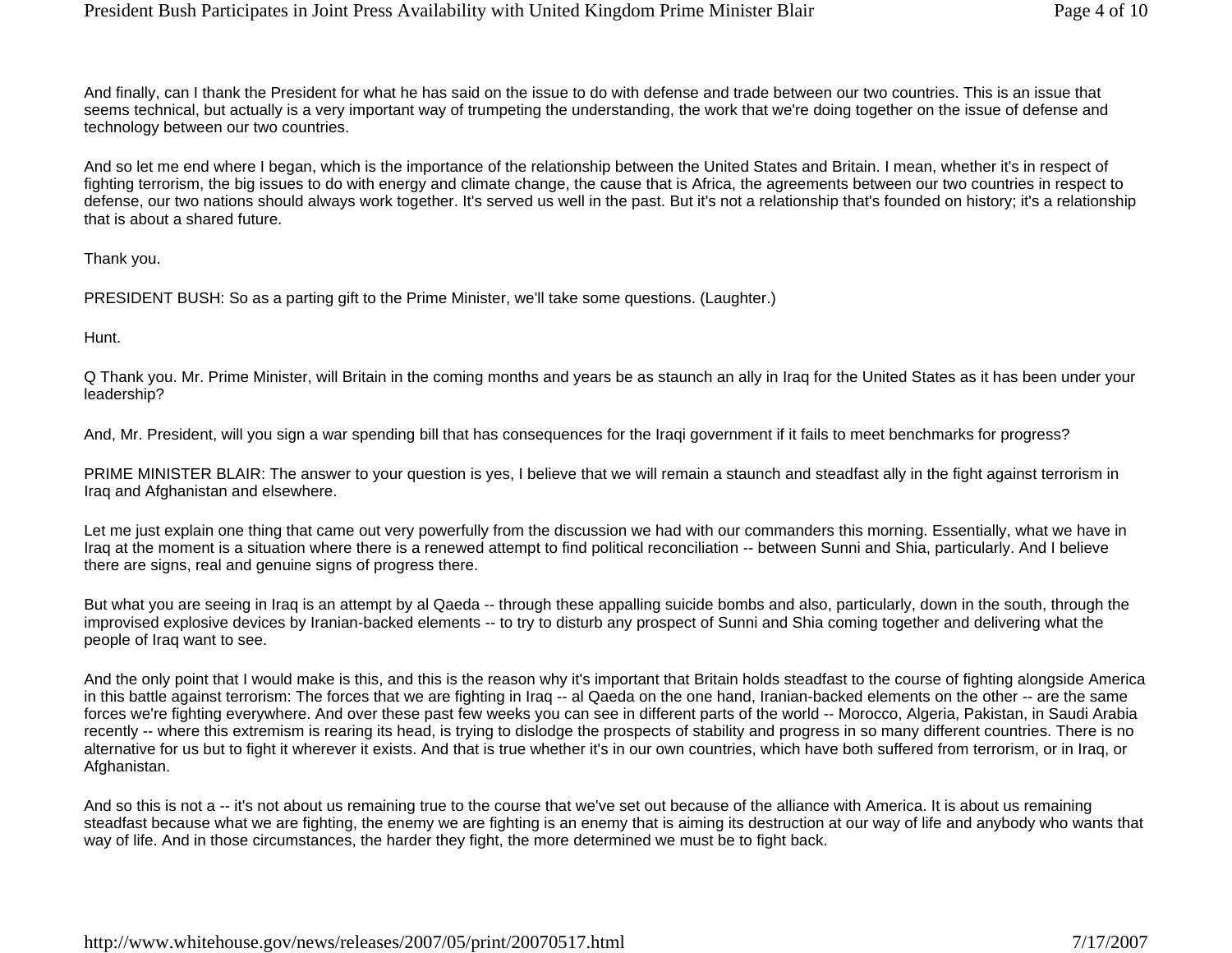If what happens is, the harder they fight, the more our will diminishes, then that's a fight we're going to lose. And this is a fight we cannot afford to lose.

PRESIDENT BUSH: I've instructed Josh to stay in touch with leaders -- Josh Bolten, Chief of Staff -- stay in touch with leaders, both Democrat and Republican, about moving a supplemental as quickly as possible. First I applaud what Harry Reid and Nancy Pelosi said, that time is of the essence; we've got to get the bill done, and if need be -- I think they said -- they would keep members here to get the troops funded.

Secondly, I appreciate you trying to get me to negotiate here on the platform. Josh has been told that -- we understand benchmarks are important. I talked specifically about benchmarks, and he'll work with members of Congress to come up with a supplemental that we -- both sides can live with. And I'm confident we can get the job done.

There's been a series of votes in Congress that people have been able to express their opinion; now it's time to put forth a spending bill that doesn't have artificial timetables for withdrawal, doesn't micromanage the military, and is wise about how we spend the people's money. We'll work it hard. I think we can get a deal.

#### Q -- question?

PRESIDENT BUSH: As I said, you're trying to get me to negotiate. Our negotiator is Josh. And we fully understand the need to have benchmarks in a bill. I accept and respect the members' desire to have benchmarks -- after all, I'm the person who laid them out initially. We will work through something we can all live with, and enable us to get the job done.

Again, this is an issue that has been very emotional here in Washington. People have got strong opinions. I do appreciate the leadership of the Speaker and the Leader in saying, okay, now let's work together and get it solved. I'm optimistic we can do so.

Q During the course of this visit it has been confirmed that Gordon Brown is going to be the next British Prime Minister, taking over in 40 days' time. I wonder if I could have both your reactions to that. And, in particular, Mr. Blair, what you say to those people who are saying now there is a new Prime Minister in place, you should go sooner? And to Mr. Bush, whether --

PRESIDENT BUSH: That's a lovely question. (Laughter.)

Q -- however inadvertently, you once said that you would like Tony Blair to stay for the duration of your presidency. He's not doing that. Do you think you're partly to blame for that?

PRESIDENT BUSH: I haven't polled the Labour conference, but could be. (Laughter.) The question is, am I to blame for his leaving? I don't know.

# Q And what do you think of Brown?

PRESIDENT BUSH: I hope to help him in office the way Tony Blair helped me. Newly elected President, Tony Blair came over and he reached out, he was gracious -- was able to converse in a way where our shared interests were the most important aspect of the relationship. I would hope I would provide the same opportunities for Gordon Brown. I met him, thought he was a good fellow.

My attitude is this, this man here is the Prime Minister, we've got a lot of work to do until he finishes. He's going to sprint to the wire. He's going to finish the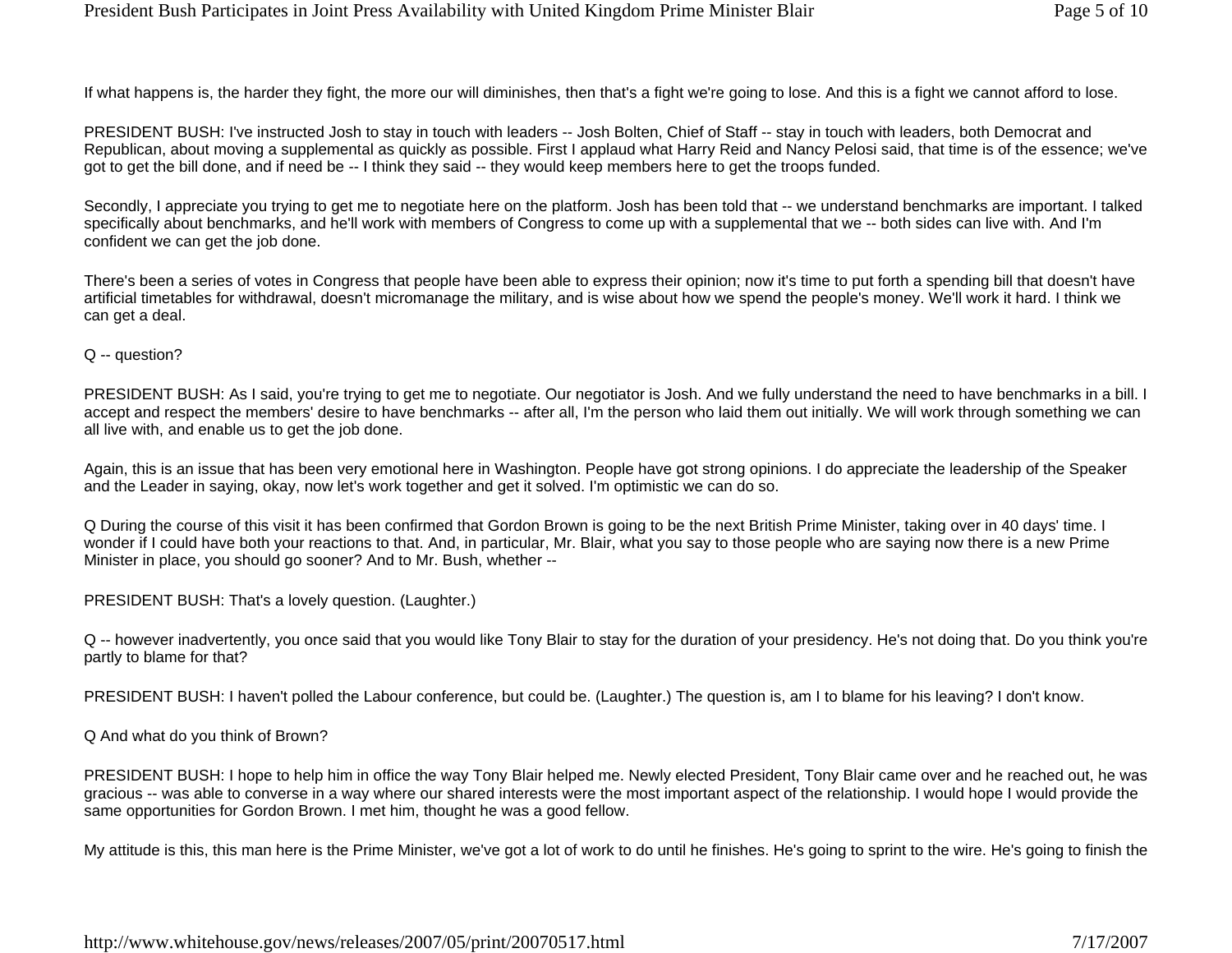job that the people want him to do, and I'm going to work with him to do it. The meetings today weren't -- this wasn't like a farewell deal; this was "how can we continue to work together for the common good." And that's what we'll do.

As to why things happen politically in Great Britain, I'd suggest you go over there and ask people. Nice to see you again. (Laughter.)

PRIME MINISTER BLAIR: You had kind of forgotten what the British media were like, hadn't you? (Laughter.) These things --

PRESIDENT BUSH: He woke up to ask the question. (Laughter.)

PRIME MINISTER BLAIR: First of all, having signed Gordon's nomination forms to nominate him as leader, of course I wish him well and I believe he'll make a great Prime Minister. And I know he believes in the relationship with America, too. And as for me, I will carry on doing the things that I've set out over the next few weeks that I need to do, not least and what we're talking about with the upcoming G8 summit and the deal which we've been trying to put together, different countries involved on climate change, and Africa -- and then, of course, you've got the European agreement at the end of June, which is going to be very important.

And just let me to stress to you, incidentally, that will be a government position. It will be a government negotiation that goes on there. But it's very, very important so that we can make sure that Europe moves forward. And then, of course, there are various domestic issues, too, as well.

I'll answer the question about the President, as well, in relation to me. You can debate that as much as you like, but I want to say one thing to you -- since it will be the last chance I get to have a press conference in the Rose Garden, standing next to President Bush -- I've admired him as a President and I regard him as a friend. I have taken the view that Britain should stand shoulder-to-shoulder with America after September 11th. I have never deviated from that view. I do not regret that view. I am proud of the relationship we have had. I am proud of the relationship between our two countries.

And I think that sometimes in politics there are all sorts of issues where you've got to negotiate and compromise, but when it comes to the fundamental questions that affect our security and the future of the world, you should do what is right. I have tried to do that. And I believe that is what he has done, as well.

Q Would you do it again?

PRIME MINISTER BLAIR: And I would take the same position of alliance with America again; yes, I would.

PRESIDENT BUSH: Steve.

Q Thank you, sir. The fate of Paul Wolfowitz appears to be hanging in the balance. After all we've heard in recent days, is it still possible for him to provide the kind of leadership needed at the Bank?

PRESIDENT BUSH: First of all, I believe all parties in this matter have acted in good faith. I regret that it's come to this. I admire Paul Wolfowitz. I admire his heart. And I particularly admired his focus on helping the poor. There is a board meeting going on as we speak. All I can tell you is I know that Paul Wolfowitz has a interest in what's best for the Bank, and just like he's had an interest in what's best for making sure the Bank focused on things that matter: human suffering, the human condition. I -- and so I applaud his vision, I respect him a lot, and as I said, I regret this has come to this right now.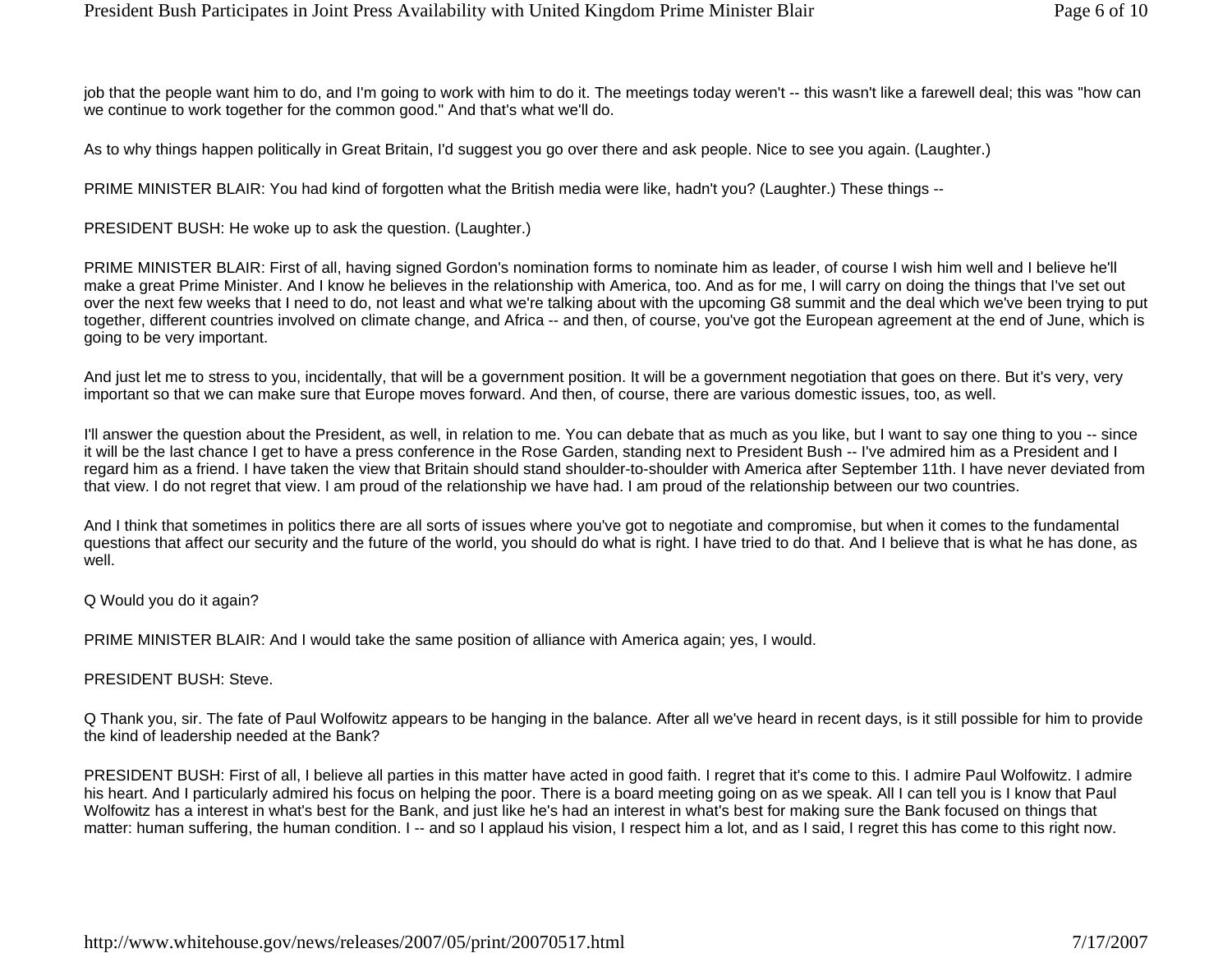Q Mr. Blair, you outlined some very big policy areas there -- in your discussions with the President. Is it really possible, do you think, to make significant progress on them in the time that you have left?

And, Mr. President, if I could ask you, is this really still the right man to be talking to?

PRESIDENT BUSH: Yes. No question about it's the right man to be talking to. And, yes, we can get a lot done.

PRIME MINISTER BLAIR: You know, we're going to have a G8 summit in a couple of weeks time, at which these issues to do with climate change in Africa are going to be debated and discussed. And I hope very much, because you come together at the G8 a bit like we did a couple of years ago at Gleneagles, and it's an opportunity for the international community, a major part of the international community, to come together and reach, in principle, agreements. I think most people would accept that what happened at Gleneagles a couple of years ago was very important.

I think what happens in Germany in a couple of weeks time could be equally important, and that will be the time when we come to those decisions. So of course, I want to see -- see that through, because I've been involved in this all the way -- all the way through.

And the important thing, as well, is that I think you will find at the German summit that not just the G8 countries are there, but also China and India and Brazil and Mexico, South Africa, maybe some of the African nations. And so it will be an opportunity for us to recommit on Africa, and for the world to make important commitments on that, and then to see if it's possible to agree the elements that could go into a more comprehensive climate change deal. So it's a pretty important thing, and that's what we're working on.

PRESIDENT BUSH: You know, it's interesting, like trying to do a tap dance on his political grave, aren't you? I mean, this -- you don't understand how effective Blair is, I guess, because when we're in a room with world leaders and he speaks, people listen. And they -- they view his opinion as considered and his judgment as sound.

And I find it interesting the first two questions are, is this the right guy? Well, he happens to be your Prime Minister, but more importantly, he is a respected man in the international arena. People admire him. Even if they may not agree with him a hundred percent, they admire him a lot. And it's not just the American President who admires him; a lot of people admire him. And so he's effective. He's effective because he is -- his recommendations to solve problems are sound. He's also effective because he is the kind of person who follows through.

There's a lot of blowhards in the political process, you know, a lot of hot-air artists, people who have got something fancy to say. Tony Blair is somebody who actually follows through with his convictions, and therefore, is admired in the international community.

So I guess this is an appropriate question to ask -- right guy, is he still standing -- yes. This guy is a very strong, respected leader, and he's absolutely the right guy for me to be dealing with.

Kelly. By the way, if I'm not mistaken, this is your birthday. It is? Would you like me and the Prime Minister to do a duet, you know? (Laughter.)

Q I didn't realize the intel briefing was so far-reaching. (Laughter.)

PRESIDENT BUSH: That's right. Kelly O'Donnell.

http://www.whitehouse.gov/news/releases/2007/05/print/20070517.html 7/17/2007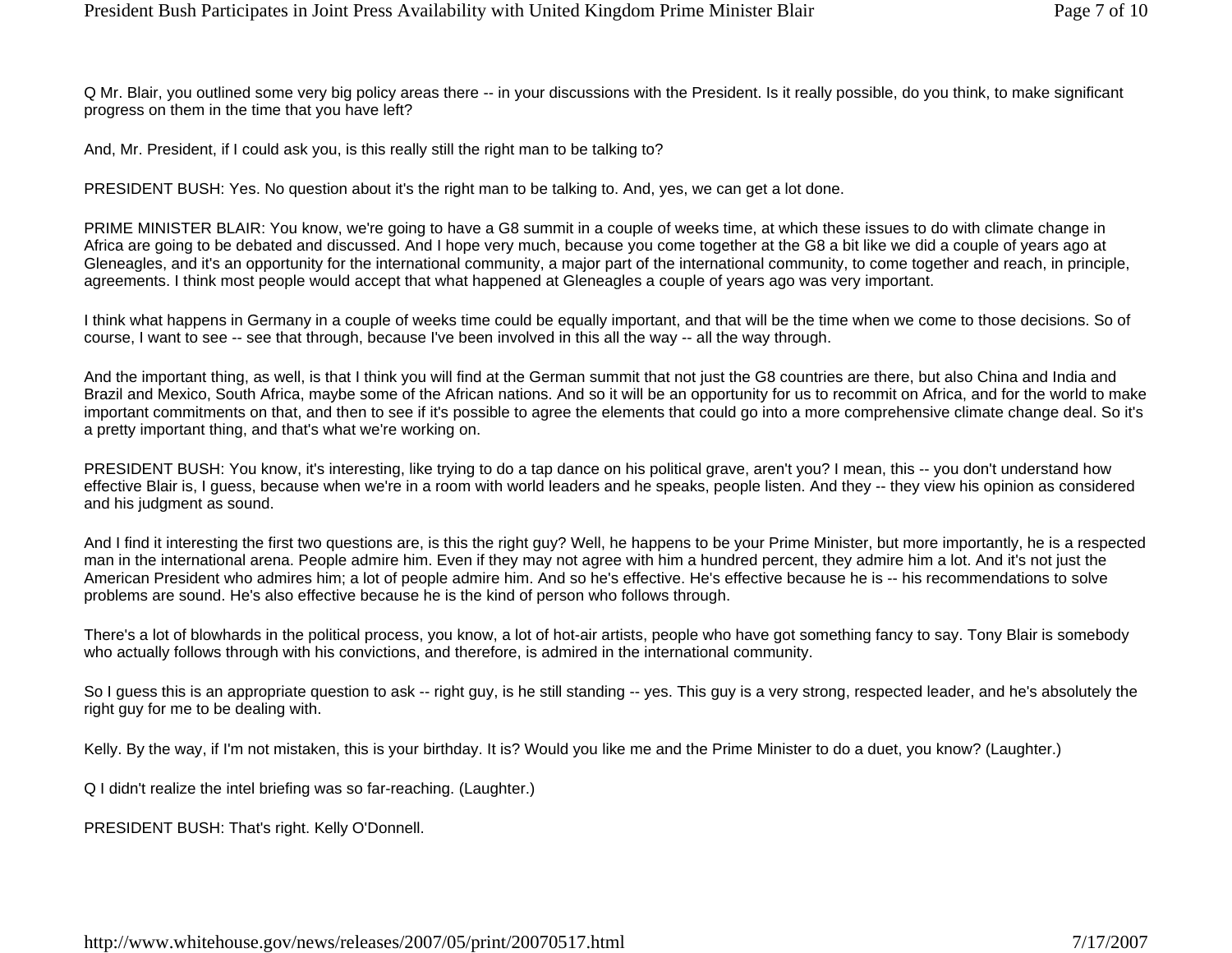Q Thank you, sir. There's been some very dramatic testimony before the Senate this week from one of your former top Justice Department officials, who describes a scene that some senators called "stunning," about a time when the wireless -- when the warrantless wiretap program was being reviewed. Sir, did you send your then Chief of Staff and White House Counsel to the bedside of John Ashcroft while he was ill to get him to approve that program? And do you believe that kind of conduct from White House officials is appropriate?

PRESIDENT BUSH: Kelly, there's a lot of speculation about what happened and what didn't happen; I'm not going to talk about it. It's a very sensitive program. I will tell you that, one, the program is necessary to protect the American people, and it's still necessary because there's still an enemy that wants to do us harm.

And therefore, I have an obligation to put in place programs that honor the civil liberties of the American people; a program that was, in this case, constantly reviewed and briefed to the United States Congress. And the program, as I say, is an essential part of protecting this country.

And so there will be all kinds of talk about it. As I say, I'm not going to move the issue forward by talking about something as highly sensitive -- highly classified subject. I will tell you, however, that the program is necessary.

# Q Was it on your order, sir?

PRESIDENT BUSH: As I said, this program is a necessary program that was constantly reviewed and constantly briefed to the Congress. It's an important part of protecting the United States. And it's still an important part of our protection because there's still an enemy that would like to attack us. No matter how calm it may seem here in America, an enemy lurks. And they would like to strike. They would like to do harm to the American people because they have an agenda. They want to impose an ideology; they want us to retreat from the world; they want to find safe haven. And these just aren't empty words, these are the words of al Qaeda themselves.

And so we will put in place programs to protect the American people that honor the civil liberties of our people, and programs that we constantly brief to Congress.

# PRIME MINISTER BLAIR: Hi, Tom.

Q Hello. -- Prime Minister many times in the course of the last six years. But it's been five years since a leader of the British Conservative Party set foot in this city. Mr. President, does it surprise you that aides close to David Cameron say that he does not want to be seen with you? And can I ask you both what it means for the prospect of future relations between Britain and America when the leader of the opposition dare not set foot in Washington?

PRESIDENT BUSH: Well, I can just tell you, my relationship with the leader of Great Britain has been unbelievably productive, and I have enjoyed working with Tony Blair more than I could have possibly imagined.

It's hard to define our relationship in sound bites or press conferences, or to -- in a way that really reflects the depth of what we have done together. And so I -- you know, I don't regret things about what may or may not have happened over the past five years. I honor a relationship that I truly believe has been laying the foundation for peace.

This may not interest you, but I'll tell you anyway -- I read three histories on George Washington last year. It's interesting to me that they're still analyzing the presidency of our first President. And my attitude is, if they're still analyzing 1, 43 doesn't need to worry about it. (Laughter.) I'm not going to be around to see the final history written on my administration.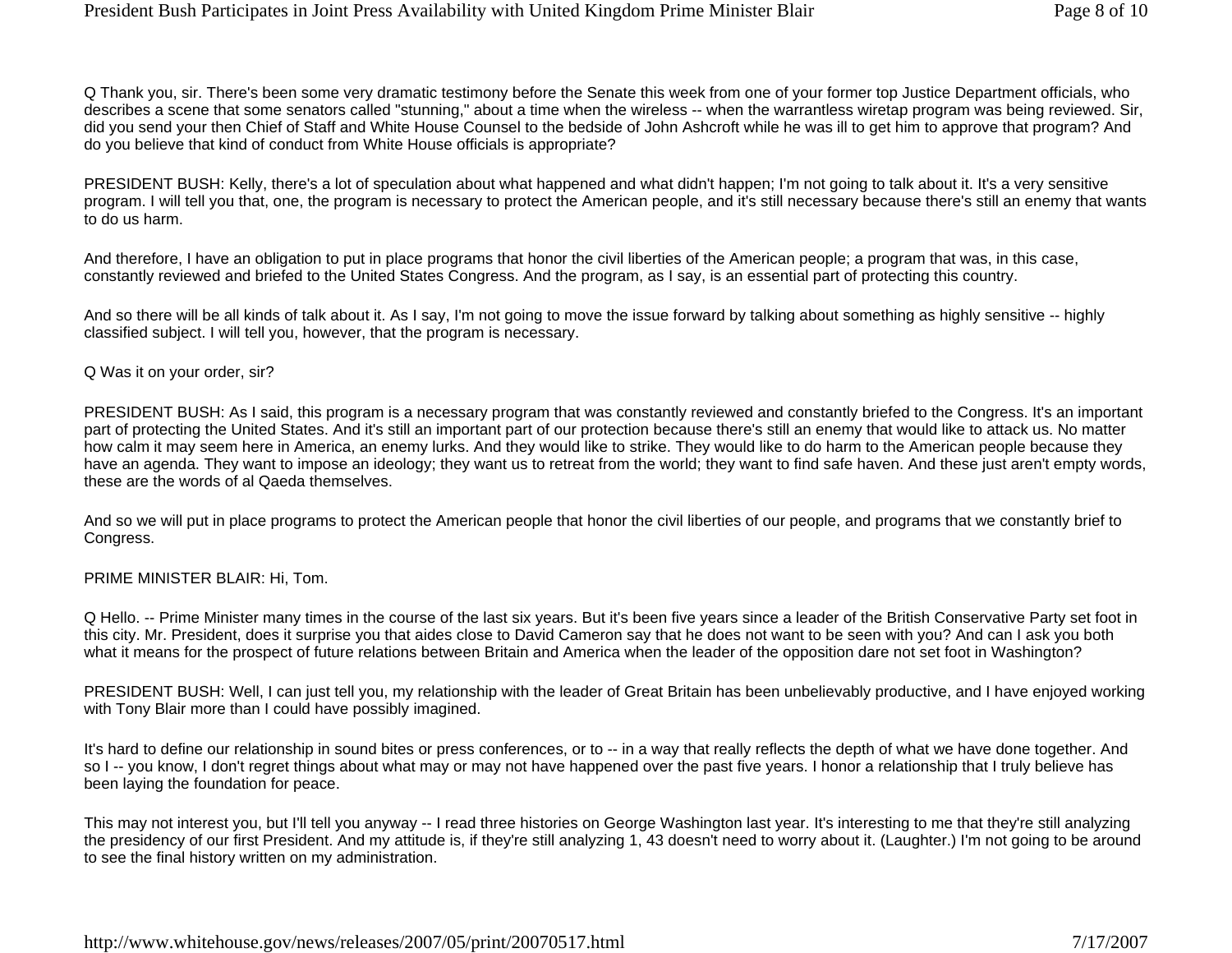When you work on big items, items to -- agendas based upon sound philosophy that will transform parts of the world to make it more peaceful, we're not going to be around to see it. So my -- let me finish. My relationship with this good man is where I've been focused, and that's where my concentration is. And I don't regret any other aspect of it.

And so I -- we filled a lot of space together. We have had a unique ability to speak in terms that help design common strategies and tactics to achieve big objectives. And it's -- will I miss working with Tony Blair? You bet I will. Absolutely. Can I work with the next guy? Of course.

And I'm here to make it clear to the people of our respective countries that this relationship is one that is vital to accomplish big objectives. It has been vital in the past; it has stood the free world -- it has enabled the free world to do hard things. And it's a relationship that I believe is necessary to do the hard things in the 21st century. And so I honor Tony Blair.

Q What about David Cameron?

#### PRESIDENT BUSH: Never met him.

PRIME MINISTER BLAIR: Well, I don't -- it's not for me to give advice to the leader of the Conservative Party, or a different political party. And that's up to them as to what they do, and up to him as to whether he comes here or not.

But I do just make this observation to you, and -- what we are -- what we are trying to do is -- don't mind these two individual leaders, but the two countries, let's accept for a moment that at least even if people very strongly disagree with Iraq, for example, that at least people understand that there is a battle that we are fighting around the world today.

And let's at least accept, also, that it's a battle about the type of values that govern the world in the early 21st century. You don't win those battles by being a fair-weather friend to your ally, you don't win those battles by being hesitant or withdrawing support for each other when the going gets tough. You don't win those battles by losing the will to fight if your enemy's will to fight is very strong, and very powerful.

And actually, the values that we represent, us two countries, are shown by what we -- what we've been through today. I mean, the President gets tough questions from the American press corps; I get, I like to say, even tougher questions -- (laughter) -- or at least as tough questions in the British press corps. And --

PRESIDENT BUSH: One at a time is tough. (Laughter.)

PRIME MINISTER BLAIR: And we can -- here as we speak at this press conference, I mean, I can't make out the words that they're shouting over there, but I bet they're not totally complimentary to either of us. (Laughter.)

PRESIDENT BUSH: Wait a minute, I don't know about that. (Laughter.)

PRIME MINISTER BLAIR: I mean, it could be the supporters we brought in, but I've got a feeling the likelihood is, no. (Laughter.) And that's what it's about. It's about democracy, and it's about people being free to express their views, and it's about politicians having to face the pressure to justify their decisions, to be punished if the people don't like those decisions. And it's a commonality of values that we have that is so important for the world today.